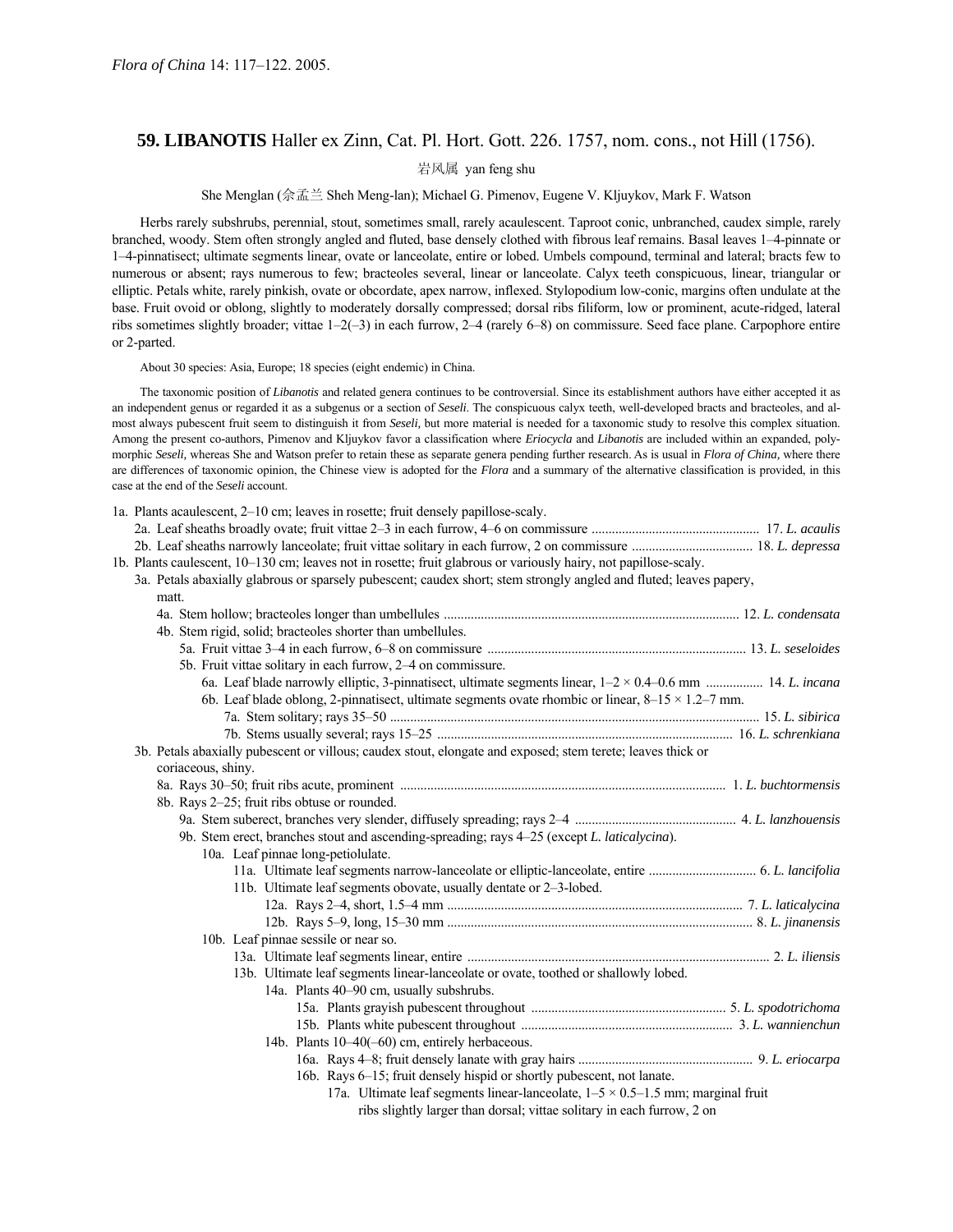```
commissure .................................................................................................. 10. L. abolinii
```
17b. Ultimate leaf segments oblong to linear-lanceolate,  $5-40 \times 3-7$  mm; marginal fruit ribs considerably larger than dorsal; vittae  $(1–)2–3$  in each furrow, (2ñ)4ñ6 on commissure ............................................................................. 11. *L. grubovii*

**1. Libanotis buchtormensis** (Fischer) de Candolle, Coll. MÈm. 5: t. 3, f. 5. 1829.

#### 岩风 yan feng

*Bubon buchtormensis* Fischer in Sprengel, Pl. Min. Cogn. Pug. 2: 55. 1815; *Libanotis cycloloba* Gilli; *Seseli buchtormense* (Fischer) W. D. J. Koch; *Seseli cyclolobum* (Gilli) Pimenov & Sdobnina; *Seseli giraldii* Diels.

Plants 20–80 cm. Taproot ca. 1.5 cm thick, caudex simple. Stem rigid, branched from base or above, strongly angled, fluted, glabrous. Petioles triangular-flattened in cross section, adaxially shallowly fluted; blade oblong-ovate or lanceolate,  $5-12 \times$  $2.5-7$  cm, 2-pinnatisect, glabrous; pinnae sessile or very shortly petiolulate; ultimate segments ovate or obovate-cuneate,  $5-30 \times$ 3–15 mm, with 3–5 incised mucronate teeth, abaxially papillate only along rachis and veins. Umbels  $7-12$  cm across, peduncles stout, angled and branching; bracts usually absent, occasionally few, linear, small; rays  $30-50$ ,  $0.8-4(-7)$  cm, equal, angled, tomentose; bracteoles  $8-15(-20)$ , linear, ca. equal to pedicels, villous; pedicels 2–5 mm. Calyx teeth linear-subulate to lanceolate, ca. 0.7 mm, pubescent. Petals white, abaxially densely pubescent. Fruit ellipsoid, slightly dorsally compressed,  $2-4.5 \times$ 1.5–2.5 mm, densely tomentose or squamose-scaly, especially along ridges; all ribs prominent, acute, equally keeled; vittae 1 in each furrow, 2 on commissure. Fl. and fr. Jul–Nov.

Grassy places, sunny rocky slopes, river banks, rock crevices; 1000-3000 m. S Gansu (Huixian, Tianshui), Ningxia, SW Shaanxi (Meixian, Taibai), W Sichuan (Kangding), N Xinjiang (Altay, Tekes, Toli) [Afghanistan, Kazakhstan, Kyrgyzstan, Mongolia, Pakistan, Russia (Siberia)].

This species has reputed medicinal value (in Shaanxi).

**2. Libanotis iliensis** (Lipsky) Korovin in Pavlov, Fl. Kazakhst. 6: 345. 1963.

# 伊犁岩风 yi li yan feng

*Seseli iliense* Lipsky in B. Fedtschenko, Pl. Turkest. 616. 1915; *S. altissimum* Popov; *S. fedtschenkoanum* Regel & Schmalhausen var. *iliense* Regel & Schmalhausen; *S. vaillantii* H. de Boissieu.

Plants 100–200 cm. Taproot to 2 cm thick, caudex simple. Stem branched from base, solid, grooved, densely minutely pubescent, base 1–2 cm thick. Petioles densely pubescent, sheaths scarious-margined; blade triangular-ovate,  $40-50 \times 6$ 10 cm, 2–3-pinnatisect; ultimate segments linear,  $10-40 \times 0.5$ – 1 mm, margins reflexed. Synflorescence paniculate; umbels 2-4 cm across; bracts 5–10, white, ovate-lanceolate,  $3-5 \times 1-1.2$ mm, pubescent; rays  $10-15(-20)$ , 1-2 cm, slightly unequal, pubescent; bracteoles 5–10, ovate-lanceolate,  $1.5-4(-15) \times$  $0.6-0.7$  mm, scarious-margined, abaxially densely pubescent; umbellules 10-20-flowered, subcapitate, flowers almost sessile. Calyx teeth short-triangular or subulate,  $0.2-0.5$  mm, pubescent. Petals white, abaxially pubescent. Fruit oblong or ellipsoid, slightly dorsally compressed,  $2.8-4 \times 0.6-0.7$  mm, densely pubescent; ribs filiform; vittae 1 in each furrow, 2 on commissure. Fl. and fr. Jun-Sep.

Stony mountain slopes, valleys; 1000-2100 m. Xinjiang (Ili, Urumqi) [Kazakhstan, Mongolia].

This species is used in Xinjiang as a regional substitute for the traditional Chinese medicine "fang feng" (*Saposhnikovia divaricata*).

**3. Libanotis wannienchun** K. T. Fu, Fl. Tsinling. 1(3): 458. 1981.

万年春 wan nian chun

*Seseli wannienchun* (K. T. Fu) Pimenov.

Plants 60–80 cm, pubescent throughout. Caudex simple, stout, exposed. Stem solitary, erect, branched above, solid, finely grooved. Basal leaves numerous; petioles dilated, slightly flattened, 2–7 cm; blade narrowly oblong,  $5-15 \times 3-6.5$  cm, 2pinnate; leaflets 4–7 pairs, sessile or shortly petiolulate, 3-parted; lateral lobes oblong,  $5-15 \times 4-10$  mm, 1-3 incised-toothed; terminal lobe obovate, base cuneate,  $3-5$ -lobed or dentate, abaxially reticulate and densely pubescent. Synflorescence corymbose; umbels 2.5–4.5 cm across; peduncles stout, densely tomentose; bracts absent; rays  $10-14$ ,  $0.5-2$  cm, slightly unequal, densely villous; bracteoles 10–12, lanceolate, 2.5–3 mm, densely pubescent; umbellules 14–20-flowered; pedicels ca. 2.5 mm. Calyx teeth narrowly triangular or lanceolate-subulate, ca. 1.5 mm. Petals greenish-white, abaxially villous. Stylopodium low-conic; styles short. Young fruit densely pubescent (mature fruit unknown). Fl. Aug.

· Dry grassy slopes; 1200-1400 m. S Gansu (Chengxian, Huixian, Têwo).

This incompletely known taxon is recorded only from a few collections.

**4. Libanotis lanzhouensis** K. T. Fu ex R. H. Shan & M. L. Sheh, Acta Phytotax. Sin. 21: 84. 1983.

# 兰州岩风 lan zhou yan feng

*Seseli lanzhouense* (K. T. Fu ex R. H. Shan & M. L. Sheh) V. M. Vinogradova.

Plants 30–90 cm, herbaceous, densely pubescent throughout. Caudex simple. Stems several, suberect, branched from base, branches slender, spreading. Basal leaves numerous; blade oblong,  $9-25 \times 2-8$  cm, 2-3-pinnately dissected; pinnae 4–7 pairs, pinnules 3 pairs; ultimate segments gray-green, linear or rhombic,  $4-12 \times 1.5-2$  mm. Synflorescence paniculate; umbels 2–3 cm across; peduncles slender; bracts absent or occasionally 1 (like uppermost leaf); rays  $2-4$ ,  $4-15$  mm, slightly unequal; bracteoles 5–7, linear-lanceolate,  $1.5-2 \times$  ca. 1 mm; umbellules 5-10-flowered. Calyx teeth subulate, 0.6-1 mm. Petals white, abaxially puberulous. Stylopodium conic, base margin dilated, undulate. Fruit ellipsoid, flattened laterally, 2.8-3.2  $\times$  1.4–1.5 mm, densely villous; ribs equal, filiform, slightly prominent; vittae  $1(-2)$  in each furrow, 2 on commissure. Fl.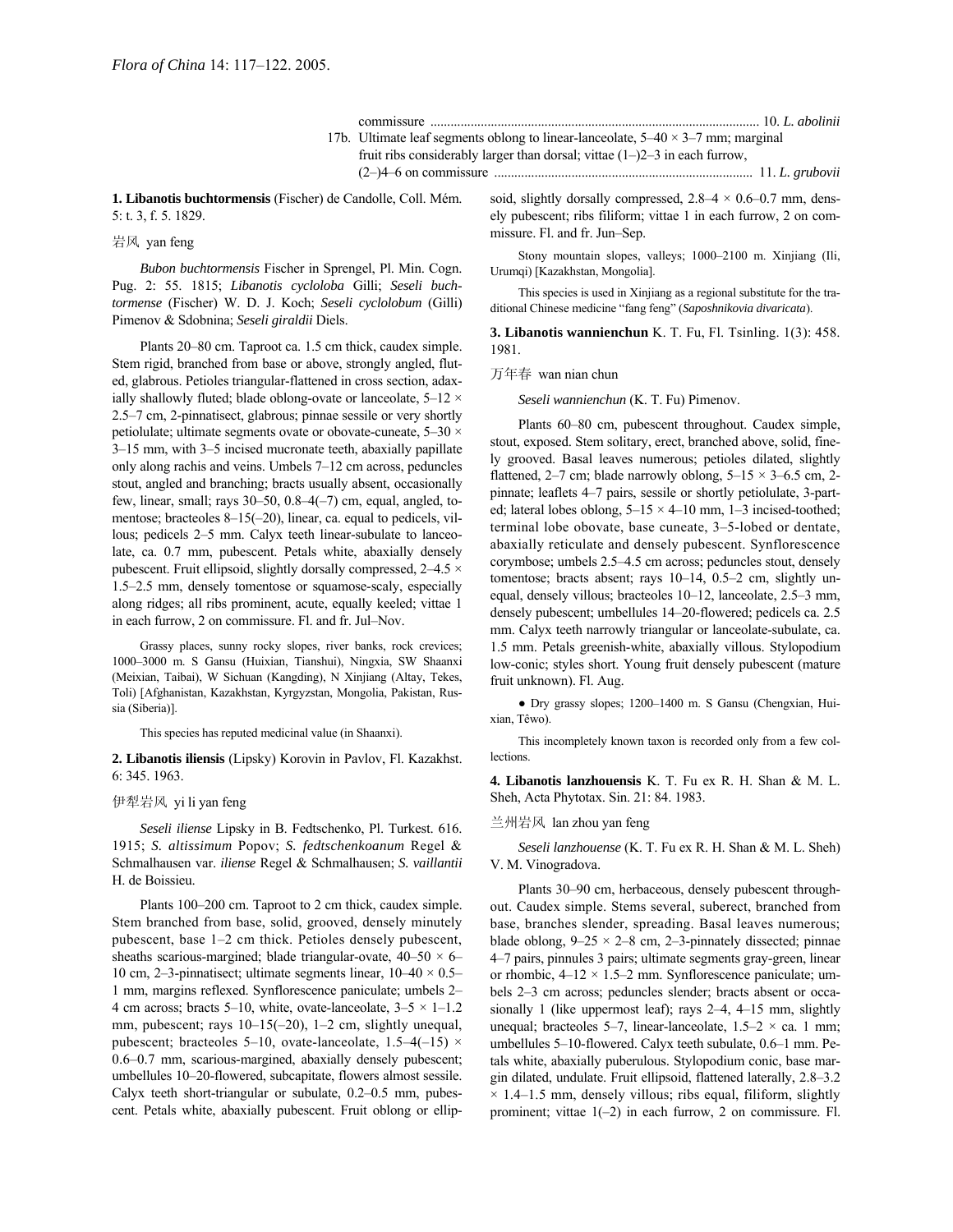and fr. Jul-Oct.

● Mountain slopes. Gansu (Lanzhou), Qinghai.

**5. Libanotis spodotrichoma** K. T. Fu, Acta Phytotax. Sin. 13(2): 58. 1975.

## 灰毛岩风 hui mao yan feng

*Seseli spodotrichoma* (K. T. Fu) Pimenov.

Plants  $(25–)40–80$  cm, subshrubs, grayish pubescent throughout. Caudex simple. Stem branched above, solid, terete, woody at base. Basal leaves numerous; blade gray-green, elliptic-oblong,  $10-25 \times 4-8$  cm, 2-pinnately dissected; pinnae 5–7 pairs, shortly petiolulate, pinnules 2-3 pairs, ovate; terminal pinnules obovate-cuneate, lateral pinnules ovate,  $2.5-5 \times 1.7$ 2.7 cm, 1-3-toothed or lobed, apex mucronate. Synflorescence paniculate; umbels  $2-7$  cm across; bracts absent; rays  $5-12$ ,  $1 3.5$  cm, slightly unequal, spreading, pubescent; bracteoles  $7-10$ , lanceolate-linear, ca. 2 mm, entire; umbellules 15–30-flowered; pedicels ca. 3 mm, unequal. Calyx teeth narrowly triangular or lanceolate-subulate, ca. 0.6 mm. Petals white, abaxially villous. Stylopodium low-conic; styles suberect. Fruit obovate-oblong, slightly dorsally compressed,  $3-4(-6) \times 1-1.5$  mm, grayish-villous; ribs slightly prominent, filiform; vittae 1 in each furrow, 2 on commissure. Fl. and fr. Aug-Oct.

• Rocky slopes in valleys; 1100–1800 m. SW Shaanxi.

This species has reputed medicinal value.

**6. Libanotis lancifolia** K. T. Fu, Acta Phytotax. Sin. 13(2): 59. 1975.

# 条叶岩风 tiao ye yan feng

*Seseli lancifolium* (K. T. Fu) Pimenov.

Plants (25-)40-90 cm, subshrubs. Caudex simple. Stem solitary, dichotomously branched, usually purple-tinged, basal parts woody. Leaf blade triangular-ovate,  $15-25 \times 8-15$  cm, ternate-2-pinnatisect; primary segments petiolulate; ultimate segments elliptic-lanceolate,  $2-5 \times 2.5-10(-13)$  mm, glaucous, entire.Cauline leavesreducedupwards, 3-parted, petioles wholly sheathing, linear-lanceolate, abaxially bristly. Synflorescence many-branched, paniculate; umbels 2-4 cm across; bracts absent; rays  $4-9$ ,  $3-15$  mm, slightly unequal, densely tomentose; bracteoles 5–7, linear-lanceolate, shorter than flowers, abaxially densely villous; umbellules  $5-10$ -flowered; pedicels  $1-3$  mm. Calyx teeth triangular-subulate or triangular, ca. 0.5 mm. Petals white to purplish-tinged, abaxially pubescent. Fruit oblong, slightly compressed dorsally, ca.  $3-3.2 \times 1-1.1$  mm, densely puberulent; ribs filiform; vittae  $1(-2)$  in each furrow, 2 on commissure. Fl. Sep-Oct, fr. Oct-Nov.

● Forests, among shrubs; 400-1100 m. Hebei, Henan, SE Shaanxi (Shanyang, Huayin), Shandong, E Shanxi (Pingding, Wutai).

This species has reputed medicinal value.

**7. Libanotis laticalycina** R. H. Shan & M. L. Sheh, Acta Phytotax. Sin. 21: 82. 1983.

宽萼岩风 kuan e yan feng

# *Seseli laticalycinum* (R. H. Shan & M. L. Sheh) Pimenov.

Plants 34-70 cm. Caudex simple. Stem solitary, multi-dichotomously branched, solid, finely grooved, glabrous, scabrous under umbels. Petioles somewhat flattened, adaxially shallowly grooved; blade broadly ovate,  $9-12 \times 4-6$  cm, 2-3pinnate; pinnae 3–4 pairs, remote, petiolulate except for terminal or apical divisions; pinnules 3-parted, sessile; ultimate segments obovate,  $10-15 \times 5-10$  mm, base cuneate, distally 3lobed, apex subtruncate, mucronate, both surfaces glabrous, more or less glaucous. Synflorescence paniculate, branches short, densely puberulous; umbels  $0.5-1.5$  cm across; bracts  $2-3$ , ovate-lanceolate, ca.  $1.5 \times 1$  mm, scarious; rays 2–4, 1.5–4 mm, slightly unequal, puberulous; bracteoles 4–5, unequal, lanceolate, longer than flowers; umbellules 3-6-flowered; pedicels ca. 1 mm. Calyx teeth triangular-ovate, ca. 0.7 mm. Petals white, abaxially densely puberulous. Young fruit elliptic, slightly dorsally compressed,  $1.2-1.5$  mm across (mature fruit unknown); ribs almost equal, shortly keeled; vittae 1 in each furrow, 2 on commissure. Fl. and fr. Aug-Sep.

● Mountain slopes; ca. 1600 m. Hebei, W Henan (Lingbao, Songxian), SW Shanxi (Ruicheng).

This species is used in Shanxi as a regional substitute, known as "shui fang feng," for the traditional Chinese medicine "fang feng" (*Saposhnikovia divaricata*).

**8. Libanotis jinanensis** L. C. Xu & M. D. Xu, Bull. Bot. Res., Harbin 9(1): 37. 1989.

#### 济南岩风 ji nan yan feng

*Seseli jinanense* (L. C. Xu & M. D. Xu) Pimenov.

Plants 25–50 cm, herbaceous, sparsely puberulent throughout. Caudex simple. Stem solitary, branched from base, sometimes simple, finely grooved. Basal leaves numerous; blade long-ovate,  $6-32 \times 2-16$  cm, 2-3-pinnatisect; pinnae 4-7 pairs, petiolulate; pinnules  $1-2$  pairs, rhombic-obovate,  $2-3-3$ parted; terminal segments obovate-cuneate,  $2-4 \times 1.2-2.5$  cm, irregular dentate; lateral segments oblong or ovate,  $12-24 \times 8$ 16 mm, toothed or lobed. Synflorescence much-branched; umbels 2–6 cm across; peduncles densely tomentose; bracts absent, occasionally 1–2; rays 4–9, 1.5–3 cm, ca. equal, densely tomentose; bracteoles 10–12, narrowly triangular, ca.  $2 \times 0.3$ mm; umbellules 12-30-flowered; pedicels 2-3 mm. Calyx teeth triangular-lanceolate, ca. 0.5 mm. Petals white or pinkish, densely puberulent abaxially. Fruit oblong-ovoid, slightly dorsally compressed,  $3-4 \times 1.5-1.8$  mm, densely white pubescent; ribs equal, shortly keeled; vittae 1 in each furrow, 2 on commissure. Fl. and fr. Aug-Oct.

• Mountain slopes; 500–600 m. W Shandong (Jinan).

**9. Libanotis eriocarpa** Schrenk, Bull. Cl. Phys.-Math. Acad. Imp. Sci. Saint-Pétersbourg 2: 195. 1843.

#### 绵毛岩风 mian mao yan feng

*Seseli eriocarpum* (Schrenk) B. Fedtschenko.

Plants (20 $-$ )40 $-50$  cm. Caudex simple, 3 $-7$  mm thick. Stem solitary, dichotomously branched from base or in upper part, solid, finely grooved, glabrous. Leaf blade gray-green, oblong,  $6-14 \times 2-5$  cm, 2-pinnate; pinnae shortly petiolulate; ultimate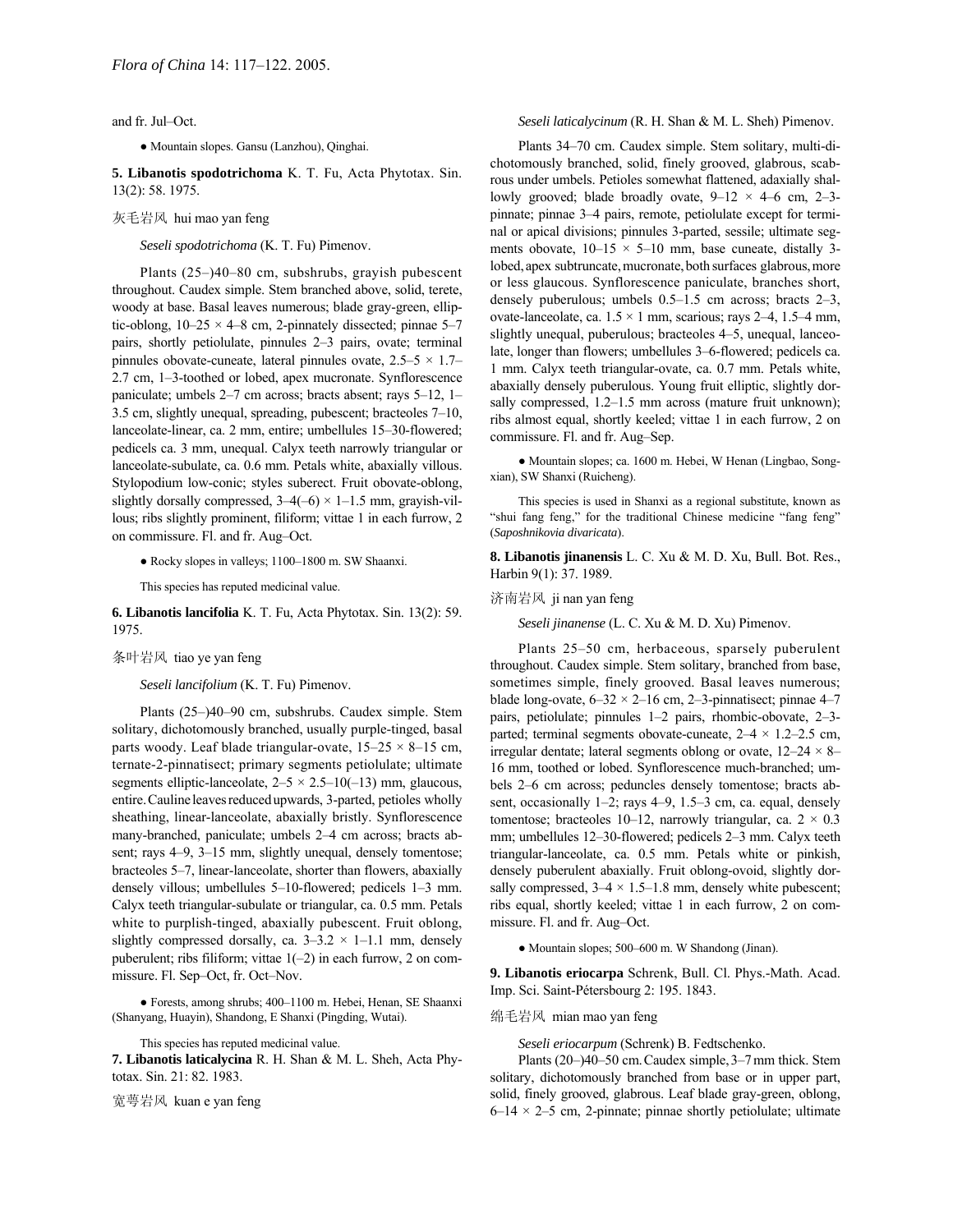segments linear,  $5-20 \times 1-3$  mm, margins narrowly revolute. Cauline leaves reduced, 3-lobed or undivided. Synflorescence paniculate; umbels  $1-2(-3.5)$  cm across; bracts  $(2-4-7)$ , lanceolate or ovate, short, unequal, abaxially pubescent, margins scarious, bases fused together; rays  $(2-)4-8$ , 5-10 mm, densely pubescent; bracteoles 5–8, lanceolate, 0.3–1.5 mm, connate at base; umbellules 10-20-flowered, subcapitate, flowers sessile. Calyx teeth lanceolate. Petals white or pale yellow, abaxially pubescent. Styles usually purplish, more than  $3 \times$  stylopodium, divergent. Fruit oblong or oblong-ovate, dorsally compressed 5-6  $(-10)$  × 3.5–4.5(-6) mm, densely lanate with gray hairs or sparsely pilose; lateral ribs winged, broader than the keeled dorsal ribs, slightly corky; vittae 1 in each furrow, 2 on commissure. Fl. and fr. Jul-Sep.

Mountain summits, dry stony and gravelly slopes, rock crevices; ca. 1600 m. Xinjiang [Kazakhstan, Mongolia].

**10. Libanotis abolinii** (Korovin) Korovin in Pavlov, Fl. Kazakhst. 6: 351. 1963.

#### 狼山岩风 lang shan yan feng

*Phlojodicarpus abolinii* Korovin, Bot. Mater. Gerb. Glavn. Bot. Sada RSFSR 5: 74. 1924; *Libanotis songorica* (Schischkin) Korovin; *L. michaylovae* Korovin; *Seseli abolinii* (Korovin) Schischkin; *S. langshanense* Y. Z. Zhao & Y. C. Ma; *S. songoricum* Schischkin.

Plants  $10-25(-60)$  cm, often grayish-blue throughout. Caudex simple, thick. Stems several, erect, branched above, solid, finely grooved, sometimes woody at base, glabrous or minutely hispid. Basal leaves numerous, petioles shorter than the blade, pubescent; blade narrowly oblong,  $3-12 \times 1-3.5$  cm, 2-3-pinnate to pinnately dissected; pinnae 4-7 pairs, sessile; ultimate segments linear-lanceolate,  $1-5 \times 0.5-1$  mm, glabrous. Cauline leaves reduced, 1–2-pinnately dissected, petioles wholly sheathing. Synflorescence corymbose; umbels 2-4 cm across, terminal and lateral; bracts  $5-10$ , lanceolate, hispid; rays  $5-15$ , unequal, hispid; bracteoles  $5-8(-13)$ , lanceolate, equaling or exceeding the flowers, margins scarious, becoming reflexed; umbellules 13-17-flowered; pedicels 1.5-2.5 mm. Petals white or tinged purple, puberulent abaxially, sometimes glabrous. Calyx teeth ovate-lanceolate or lanceolate, 0.2–0.3 mm, densely hispid. Stylopodium low-conic; styles short, erect. Fruit oblong to ellipsoid, dorsally compressed, ca.  $3 \times 1.5$  mm, densely shortpubescent; ribs about equal, filiform; vittae 1 in each furrow, 2 on commissure. Fl. & fr. Jul-Sep.

Stony or gravelly mountain slopes, sandy areas; 1000-2100 m. Nei Mongol, Xinjiang [Kazakhstan, Mongolia].

**11. Libanotis grubovii** (V. M. Vinogradova & Sanchir) M. L. Sheh & M. F. Watson, Acta Phytotax. Sin. 42: 563. 2004.

#### 锐棱岩风 rui leng yan feng

*Seseli grubovii* V. M. Vinogradova & Sanchir, Bot. Zhurn. 70: 965. 1985.

Plants (20–)30–50(–80) cm, polycarpic. Caudex branched. Stems several, branched from base, solid, terete, glabrous. Leaf blade lanceolate to oblong,  $10-20 \times 3-6$  cm, 1-2-pinnatisect, glabrous; pinnae sessile or shortly petiolulate; ultimate segments

oblong to linear-lanceolate,  $5-40 \times 3-7$  mm, acute. Upper leaves entire, rarely pinnate. Synflorescence paniculate; umbels 3-4 cm across; bracts 8-10, linear-lanceolate, herbaceous, puberulent; rays  $6-10(-14)$ , equal, puberulent; bracteoles 8-10, similar to bracts; umbellules 10-15-flowered. Calyx teeth lanceolatetriangular. Petals white, abaxially pubescent. Stylopodium lowconic; styles  $2-3 \times$  stylopodium, reflexed. Fruit ovoid or ellipsoid, dorsally compressed,  $4.8-5.5 \times 2.7-4$  mm, shortly hairy; ribs unequal, dorsal ribs keeled, acute, marginal ribs shortly winged; vittae  $(1–)2–3$  in each furrow,  $(2–)4–6$  on commissure. Fl. and fr. Jul-Aug.

Schistose or limestone slopes, rock crevices; 1600-2400 m. Xinjiang [Mongolia].

**12. Libanotis condensata** (Linnaeus) Crantz, Class. Umbell. Emend. 105. 1767.

#### 密花岩风 mi hua yan feng

*Athamanta condensata* Linnaeus, Sp. Pl. 2: 1195. 1753; *Libanotis laserpitiifolia* (Palibin) K. T. Fu; *L. vulgaris* de Candolle var. *condensata* (Linnaeus) de Candolle; *Pachypleurum condensatum* (Linnaeus) Korovin; *Peucedanum condensatum* (Linnaeus) Koso-Poljansky; *Seseli condensatum* (Linnaeus) H. G. Reichenbach; *S. laserpitiifolium* Palibin.

Plants 20–90 cm. Caudex branched. Stem solitary, branched above or simple, hollow, glabrous, angled and fluted. Leaf blade oblong,  $6-30 \times 2-10$  cm, 2-3-pinnatisect; ultimate segments linear,  $2-15 \times 1-2$  mm, hirsute on both surfaces along rachis and veins, margins hirsutulous, apex acuminate or acute. Synflorescence corymbose; umbels terminal, 3–7 cm across; peduncle apex densely hirsute; bracts 6-10, linear, ca. 1.5 cm, scarious-margined, pubescent; rays 15–25, ca. 2 cm, subequal, stout; bracteoles several, linear, exceeding flowers, villous; umbellules 15–20-flowered; pedicels ca. 4 mm. Calyx teeth subulate,  $0.2-0.4$  mm, pubescent. Petals white, glabrous or abaxially sparsely pubescent. Stylopodium dark purple, conic. Fruit ellipsoid, moderately dorsally compressed,  $3-4 \times 2-3$  mm, densely villous; vittae 2–4 in each furrow, 4 on commissure. Fl. and fr. Jul-Sep.

Forest margins, grassy places, streamsides; 1400-2400 m. Hebei, Nei Mongol,N Shanxi (Ningwu),N Xinjiang (Altay)[Kazakhstan, Mongolia, S and SE Russia].

This species has reputed medicinal value (in Shanxi).

**13. Libanotis seseloides** (Fischer & C. A. Meyer ex Turczaninow) Turczaninow, Bull. Soc. Imp. Naturalistes Moscou 17: 725. 1844.

## 香芹 xiang qin

*Ligusticum seseloides* Fischer & C. A. Meyer ex Turczaninow, Bull. Soc. Imp. Naturalistes Moscou 11: 530. 1838; *Libanotis amurensis* Schischkin; *L. montana* Crantz var. *riviniana* Ledebour; *Seseli rivinianum* (Ledebour) M. Hiroe; *S. seseloides* (Fischer & C. A. Meyer ex Turczaninow) M. Hiroe.

Plants 30-130 cm. Caudex simple. Stem solitary, rigid, branching from the middle, solid, acute-ridged, deeply fluted, nodes puberulent or glabrous. Leaf blade broad-elliptic,  $5-18 \times$ 4–10 cm, 3-pinnatisect; ultimate segments linear-lanceolate, 3–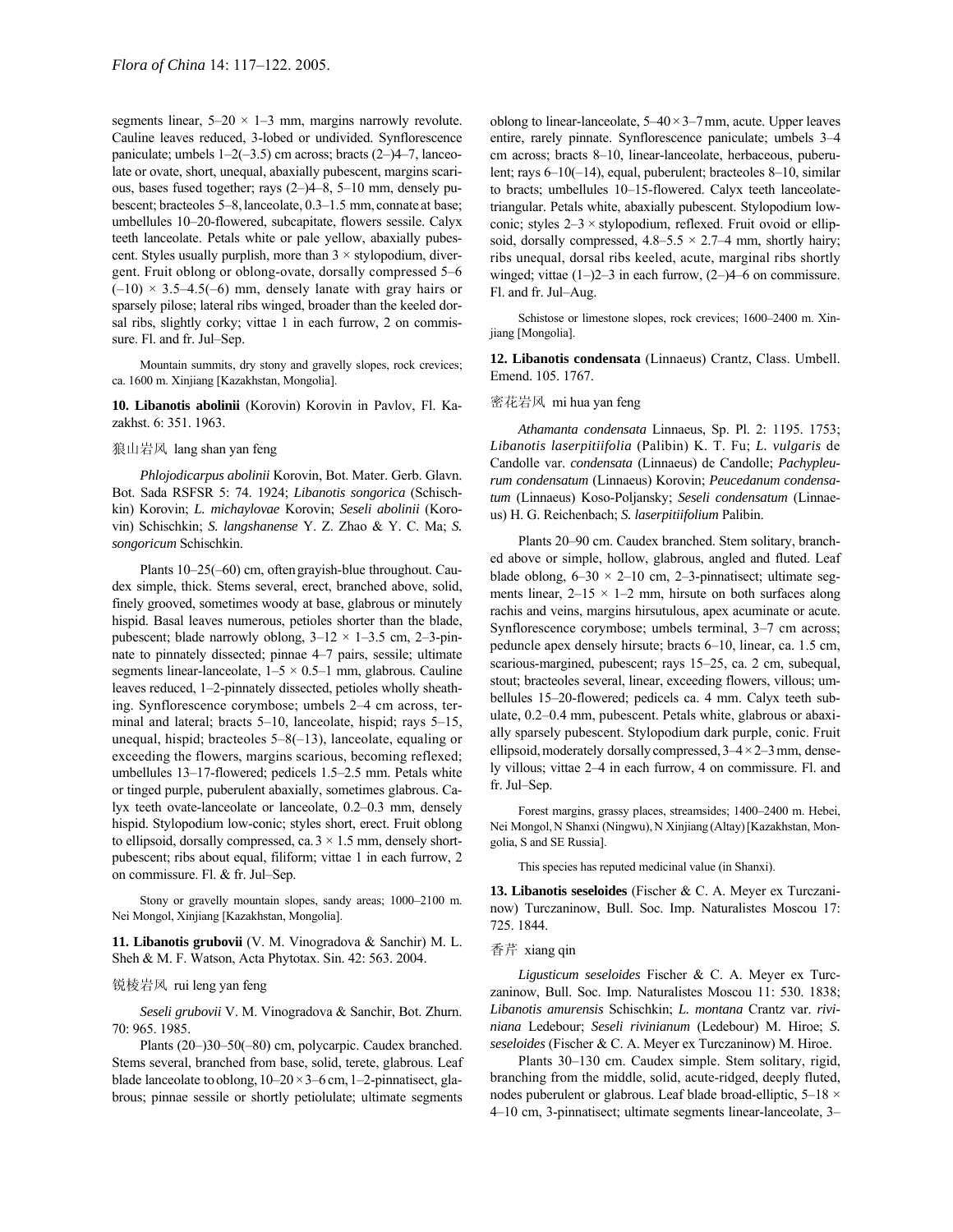$15 \times 1-4$  mm, margins narrowly revolute, apex apiculate. Synflorescence much-branched; umbels  $2-7$  cm across; peduncles hirsute; bracts absent, occasionally  $1-5$ , subulate or linear, ca. 4  $\times$  0.2 mm; rays 8–20, 1–2.5 cm, inner faces and bases hispid; bracteoles 8–14, linear, ca.  $1.5 \times 0.1$  mm, margins pubescent; umbellules 15-30-flowered; pedicels 1-5.5 mm. Calyx teeth triangular or lanceolate, ca. 0.5 mm, pubescent. Petals white, abaxially puberulent. Fruit oblong-ovoid, slightly dorsally compressed,  $2.5-3.5 \times$  ca. 1.5 mm; lateral ribs slightly broader than the dorsal; vittae  $3-4$  in each furrow, 6 on commissure. Fl. and fr. Jul-Oct.

Open grassy slopes. Henan, Heilongjiang, Jilin, Liaoning, Nei Mongol, Jiangsu, Shandong [E and NE Asia, C Europe].

The leaves of this species form the dietary herb "xie hao" of traditional Chinese medicine, used to aid digestion and alleviate dysentery.

**14. Libanotis incana** (Stephan ex Willdenow) O. Fedtschenko & B. Fedtschenko, Consp. Fl. Turkest. 3: 94. 1909.

### 碎叶岩风 sui ye yan feng

*Athamanta incana* Stephan ex Willdenow, Sp. Pl. 1: 1402. 1798; *Libanotis patriniana* de Candolle; *Seseli graveolens* Ledebour; *S. incanum* (Stephan ex Willdenow) B. Fedtschenko.

Plants  $(25–)30–60(–90)$  cm. Caudex simple, ca. 1 cm thick. Stem solitary, thick, branching from base or middle, finely grooved to shallowly fluted, densely gray-white tomentose. Petioles densely gray-white pubescent; blade narrow-elliptic, 10–15  $\times$  2–6 cm, 3-pinnatisect; ultimate segments linear, 1–3  $\times$  $0.2-0.6$  mm, gray-white pubescent on both surfaces, apex apiculate; rachis fluted. Umbels 6-12 cm across; bracts absent or few, linear, acuminate, ca.  $5 \times 0.5$  mm; rays (15–)20–35, 4–5 cm, subequal, densely white tomentose; bracteoles 12–15, ovatelanceolate,  $2.5-3 \times 0.5-1$  mm, bases fused together, apex sometimes 2-3-toothed, densely pubescent; umbellules 40-50-flowered; pedicels 2–3 mm. Calyx teeth lanceolate, ca. 1 mm, puberulous. Petals white, abaxially puberulent. Fruit ovate or ellipsoid, slightly flattened dorsally,  $3.2-4.7\times2-3.5$  mm, densely pubescent; vittae 1 in each furrow, 2 on commissure. Fl. and fr. Jul-Aug.

Dry scrubland, gravelly slopes, sunny places; ca. 1300 m. N Xinjiang (Toli) [Kazakhstan].

**15. Libanotis sibirica** (Linnaeus) C. A. Meyer, Verzeichn. Pfl. Cauc. 124. 1831.

### 亚洲岩风 ya zhou yan feng

*Athamanta sibirica* Linnaeus, Sp. Pl. 1: 244. 1753; *Seseli libanotis* (Linnaeus) W. D. J. Koch subsp. *sibiricum* (Linnaeus) Thellung; *S. libanotis* var. *sibiricum* (Linnaeus) de Candolle; *S. sibricum* (Linnaeus) Garcke.

Plants  $30-100(-12)$  cm. Caudex simple,  $1-2$  cm thick. Stem solitary, shallowly fluted, purplish at base. Basal leaves numerous, petioles shorter than blade, distal leaf rachis shallowly grooved; blade ovate-oblong in outline,  $15-40 \times 5-10$ cm, pinnate to 2-pinnately parted; pinnae 8–9 pairs, sessile; pinnules ovate, rhombic or lanceolate,  $15-30 \times 6-15$  mm, 3-5lobed or incised-dentate, abaxially ciliate hairy along margins and veins. Umbels  $7-12$  cm across; bracts absent or few, linear, very small; rays  $(20-)35-50$ ,  $3-7$  cm, unequal, hirsutulous; bracteoles 12–15, linear, 1.5–2  $\times$  ca. 0.5 mm, shorter than or equaling flowers; pedicels 1.5–5.5 mm. Calyx teeth triangularlanceolate, ca. 0.7 mm. Petals white or pinkish, abaxially glabrous. Fruit ovoid-ellipsoid, dorsally compressed,  $3-4 \times 1.5-2$ mm, glabrous or puberulent; vittae 1 in each furrow, 4 on commissure. Fl. and fr. Jul-Aug.

Forest margins, among shrubs, open grassy places; 1000-1400 m. Gansu, Shaanxi, Xinjiang [Kazakhstan, Russia].

This species is used in Gansu and Shaanxi as a regional substitute for the traditional Chinese medicine "fang feng" (*Saposhnikovia divaricata*).

**16. Libanotis schrenkiana** C.A.Meyer ex Schischkin in Schischkin & Bobrov, Fl. URSS 16: 601. 1950.

# 坚挺岩风 jian ting yan feng

*Seseli schrenkianum* (C. A. Meyer ex Schischkin) Pimenov & Sdobnina.

Plants  $40-110(-130)$  cm. Caudex branched. Stems usually several, or solitary, erect, branched above, solid, finely ribbed, scattered puberulent. Basal leaves with long petioles, rachis shallowly grooved; blade oblong-ovate,  $10-40 \times 6-12$  cm, 2-pinnatisect; pinnae 5–7 pairs, sessile; ultimate segments linear-lanceolate,  $3-10 \times 1-3$  mm, sometimes ovate-rhombic, ca.  $15 \times 7$ mm, 1–3-serrate, margins narrowly revolute, both surfaces glaucous and sparsely puberulent. Umbels  $(3–)5–10$  cm across; peduncles stout, elongate, apex pubescent; bracts absent or  $3-9$ , subulate to linear,  $1-5$  mm; rays  $15-25(-40)$ ,  $1-4$  cm, almost equal; bracteoles 10–12, linear,  $2-6 \times$  ca. 1 mm, shorter than flowers, puberulous; umbellules many-flowered; pedicels  $1.5$ –  $6(-9)$  mm. Calyx teeth triangular-lanceolate, ca. 0.5 mm. Petals white, glabrous. Fruit ellipsoid, slightly dorsally compressed,  $2-3.5 \times 0.7-2$  mm, densely pubescent when young, becoming sparsely puberulous; ribs subequal, shortly keeled; vittae 1 in each furrow, 2 on commissure. Fl. and fr. Aug–Sep.

Among shrubs, grassy slopes, gravelly soils, roadsides; 1700-2600 m. NW Xinjiang [Kazakhstan, Kyrgyzstan, Tajikistan, Uzbekistan].

**17. Libanotis acaulis** R. H. Shan & M. L. Sheh, Acta Phytotax. Sin. 21: 84. 1983.

*Seseli acaule* (R. H. Shan & M. L. Sheh) V. M. Vinogradova.

#### 阔鞘岩风 kuo qiao yan feng

Plants 4-8 cm, acaulescent, dwarf, rosette, often diffuse. Taproot undivided. Leaf sheath broadly ovate, margin scarious and pubescent; leaf rachis broad, shallowly grooved; blade oblong,  $1-3 \times 0.7-1.2$  cm, 2-pinnatisect; pinnae 4 pairs; ultimate segments linear-elliptic,  $2-3 \times 0.8-1$  mm, apex apiculate, 2-furcate, glabrous. Upper leaves sessile, sheaths broadly lanceolate, clasping, blade small, 3-lobed. Terminal umbel to 7.5 cm across, sessile, appearing as a group of simple umbels; lateral umbels  $0.7-2$  cm across, peduncles  $0.5-1$  cm; rays  $7-10$ , 0.8–1 cm; bracts 1–2; bracteoles 10–20, lanceolate,  $3-6 \times 0.5-1$ mm, unequal; umbellules 15–20-flowered; pedicels 2.5–3 mm. Calyx teeth triangular-lanceolate, ca.  $0.8 \times 0.5$  mm. Petals white,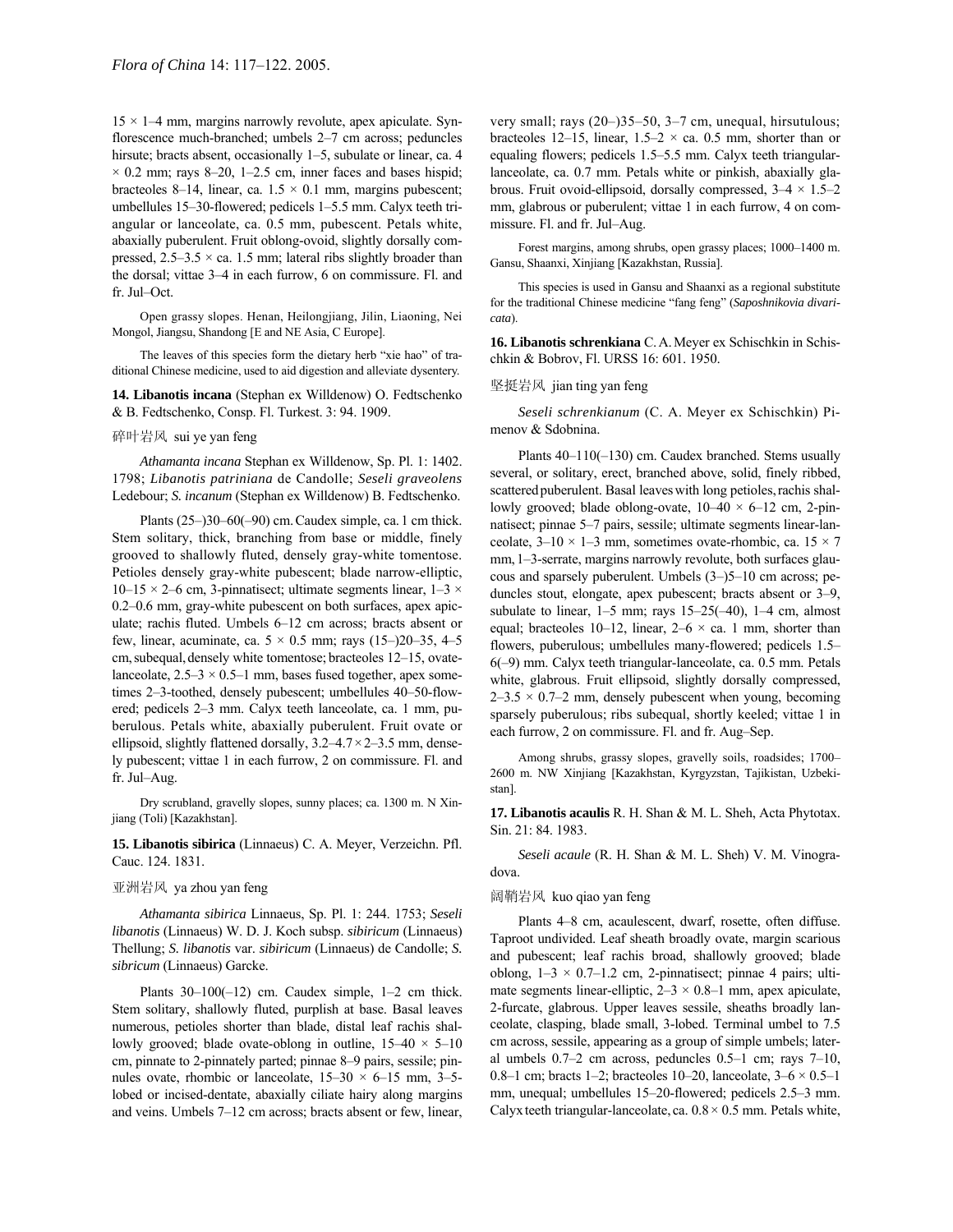glabrous. Fruit oblong, slightly dorsally compressed,  $2-2.5 \times$ 1.5 $-1.8$  mm, gray-brown, densely scaly-tomentose; vittae  $2-3$ in each furrow, 4-6 on commissure. Fl. and fr. Jul-Aug.

• Dry grassy places; 2300–2600 m. C Xinjiang (Hejing).

This rather poorly known species is recorded only from a few localities.

**18. Libanotis depressa** R. H. Shan & M. L. Sheh, Acta Phytotax. Sin. 21: 82. 1983.

*Seseli depressum* (R. H. Shan & M. L. Sheh) V. M. Vinogradova.

# 地岩风 di yan feng

Plants 2–5 cm, dwarf, acaulescent, rosette. Taproot 2–6  $\times$  $0.8-1.2$  cm, undivided. Petioles  $0.5-3.5$  cm, sheaths narrowly lanceolate; blade oblong,  $2-5 \times 0.5-1.8$  cm, 2-pinnatisect; pinnae 2–4 pairs; ultimate segments linear-lanceolate,  $0.3-1 \times 0.5$ 

1 mm, base and margins pilose, apex apiculate, glabrous or minutely puberulent. Terminal umbel 4-9 cm across, sessile, appearing as a group of simple umbels, lateral umbels few, smaller, on long peduncles, stout, puberulent; bracts  $1-2$ , usually obscured by leaf rosette; rays  $6-10$ ,  $1-6$  cm, densely puberulent; bracteoles 7–11, acicular, 3–9 mm, very unequal, the largest longer than flowers; umbellules 10-20-flowered; pedicels 1–4 mm, pubescent. Calyx teeth lanceolate, very conspicuous, ca.  $1 \times 0.4$  mm, sometimes ca.  $0.5 \times$  fruit. Petals white, costa yellowish, glabrous. Styles  $2-3 \times$  stylopodium, reflexed. Fruit oblong or suborbicular, slightly dorsally compressed,  $2-2.5 \times$ 1.3-1.5 mm, densely scaly-hispid; ribs filiform, prominent; vittae large, 1 in each furrow, 2 on commissure. Fl. and fr. Jul-Sep.

• Grassy places, river banks; 3400-4100 m. S Qinghai (Yushu), NW Sichuan (Dêgê), E Xizang (Gonjo).

This and the previous species have an unusual fruit ornamentation similar to that seen in *Stenocoelium*. These two species are part of a group of dwarf, high-altitude Himalayan rosette-forming umbellifers that are not easy to identify; see also *Cortia, Cortiella, Pleurospermum hedinii,* etc.